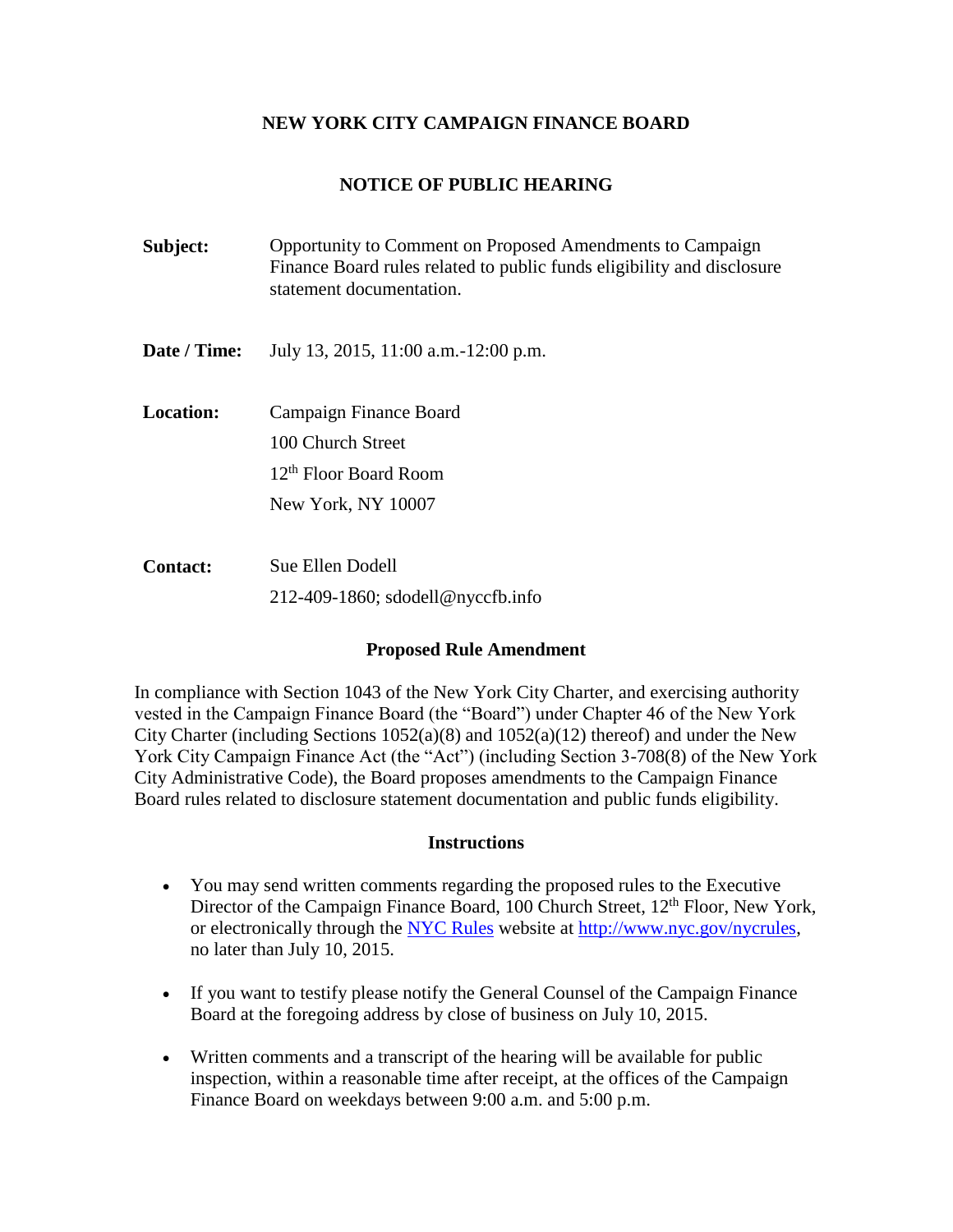# **I. Explanation, Basis, and Purpose**

The Board is proposing amendments to the Board Rules in compliance with Section 1043 of the New York City Charter and under the authority vested in the Board under Chapter 46 of the New York City Charter and under the Act (including Section 3-708(8) of the New York City Administrative Code).

These proposed amendments would:

- Require that candidates submit copies of any bank records and deposit slips not previously submitted along with each disclosure statement; and
- Clarify the grounds on which the Board may determine that a participating candidate is ineligible to receive public funds.

#### Campaign Finance Disclosure Statements: Contents [Section 3-03]

The Board proposes to require that disclosure statements be accompanied by all of the campaign committee's bank records and deposit slips not previously submitted, and to provide that statement submissions may be rejected if not accompanied by such records. Currently, such records are submitted during the post-election audit unless specifically requested by the CFB. This change will allow the CFB to inform campaigns of reporting and documentation discrepancies earlier in the election cycle. This change will: 1) enable campaigns to correct such discrepancies, improving the quality of public disclosure; and 2) facilitate the timely resolution of problems that might otherwise lead to violation and/or penalty determinations. It will also relieve the burden on campaigns to maintain and store a high volume of bank records throughout the pre-election period.

#### Basis for Ineligibility Determination [Section 5-01(f)]

The Board proposes to make two changes to this rule, which governs the basis for a determination of public funds ineligibility. First, it proposes to remove the phrase "for reasons that include, but are not limited to" from the introduction to this section. Second, the Board proposes to add one criterion to the end of the list of grounds upon which the Board may base a determination that a candidate is ineligible to receive public funds. The new criterion would render a candidate potentially ineligible if there is reason to believe that the participating candidate, or that candidate's agent, has engaged in conduct detrimental to the Program that is in violation of any applicable law not otherwise referenced in the rule. This change is intended to clarify that a "catch-all provision" is included to capture egregious conduct whose specific elements are not described elsewhere in the list, but that would nonetheless provide sufficient justification for the Board to determine that the participant who engaged in such conduct, or whose agent engaged in such conduct, is ineligible to receive public funds.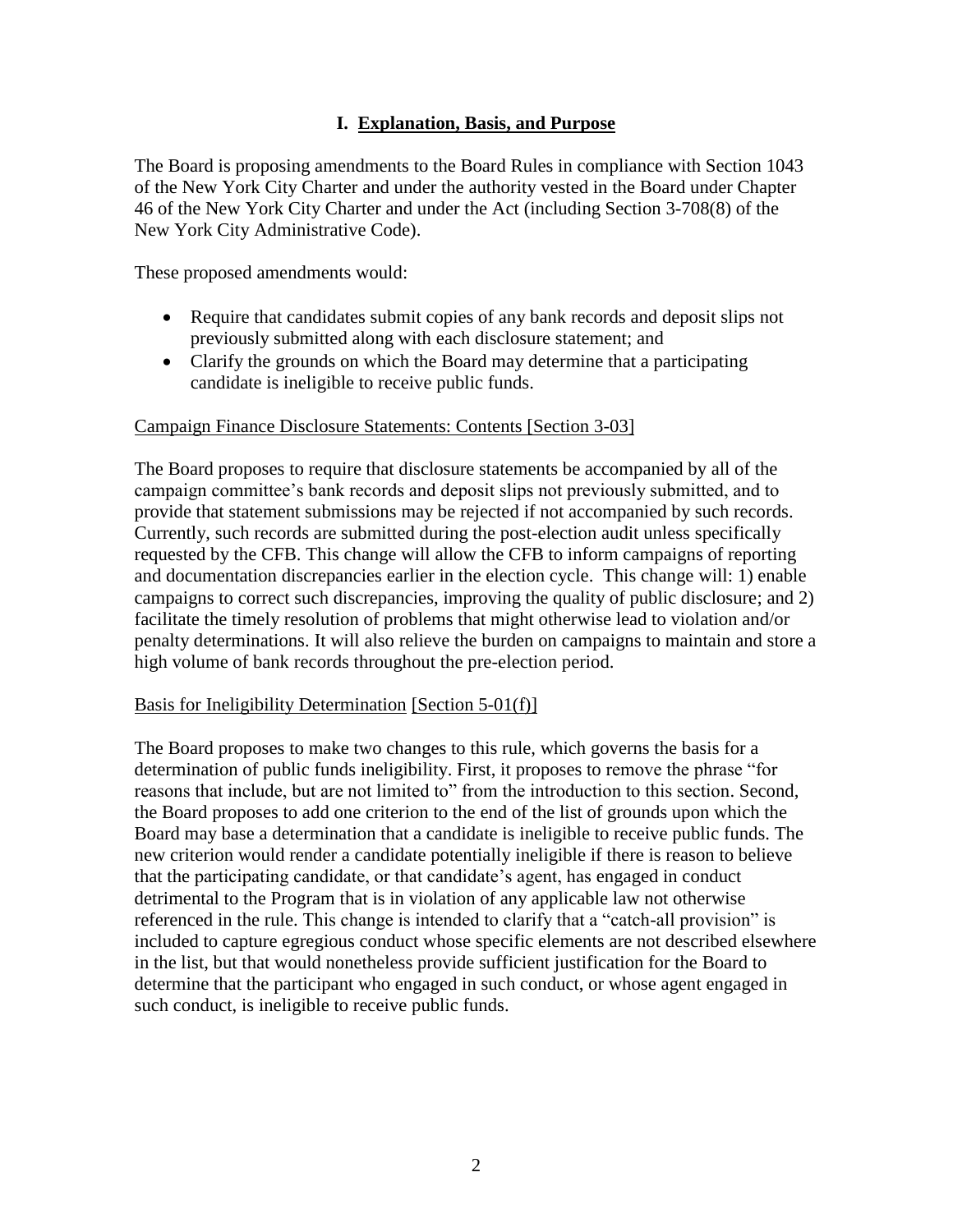# **II. Proposed Rules**

New matter is underlined. Deleted matter is shown in [brackets].

"Shall" and "must" denote mandatory requirements and may be used interchangeably in the rules of this board, unless otherwise specified or unless the context clearly indicates otherwise.

# **Section 3-03 of chapter 3 of title 52 of the rules of the city of New York is amended by adding a new subdivision (f) as follows:**

**(f) Documentation.** Together with each disclosure statement, the candidate shall submit documentation to verify the accuracy of the data reported, including all bank records and deposit slips required to be maintained pursuant to Rules  $4-01(b)(1)$  and  $4-01(f)(1)$  not previously submitted. A disclosure statement may be rejected as an insufficient submission if not accompanied by such documentation.

# **Subdivision (f) of section 5-01 of chapter 5 of title 52 of the rules of the city of New York is amended to read as follows:**

(f) **Basis for ineligibility determination**. The Board [shall] may determine [whether] that public funds shall not be paid to a participant [for reasons that include, but are not limited to] if:

(1) [if there is reason to believe that the participant has committed a violation of the Act or these Rules;

(2) if] the participant has failed to meet one of the eligibility criteria of the Act or these Rules;

 $[(3)$  if  $](2)$  the participant is required to repay public funds previously received, as described in Rule 5-03, or [if] the participant has failed to pay any outstanding claim of the Board for the payment of civil penalties or the repayment of public funds against such participant or his or her principal committee or a principal committee of such participant from a prior covered election, provided that the participant has received written notice of the potential payment obligation and potential ineligibility determination in advance of the certification deadline for the current covered election or an opportunity to present reasons for his or her eligibility for public funds to the Board;

 $\left[\right(4)$  if  $\left[\right(3)$  the participant fails to submit a disclosure statement required by these rules;

[(5) if] (4) the participant fails to provide to the Board, upon its request, documents or records required by Chapter 4 of these rules, or other information that verifies campaign activity;

[(6) if] (5) previous public fund payments to the participant for the election equal the maximum permitted by the Act;

[(7) if the participant or an agent of the participant has been found by the Board to have committed fraud in the course of Program participation or to be in breach of certification pursuant to Rule 2-02;

(8) if] (6) the participant fails to file the receipt indicating compliance with §12-110 of the Code, as required pursuant to §3-703(1)(m) of the Code and Rule 3-11;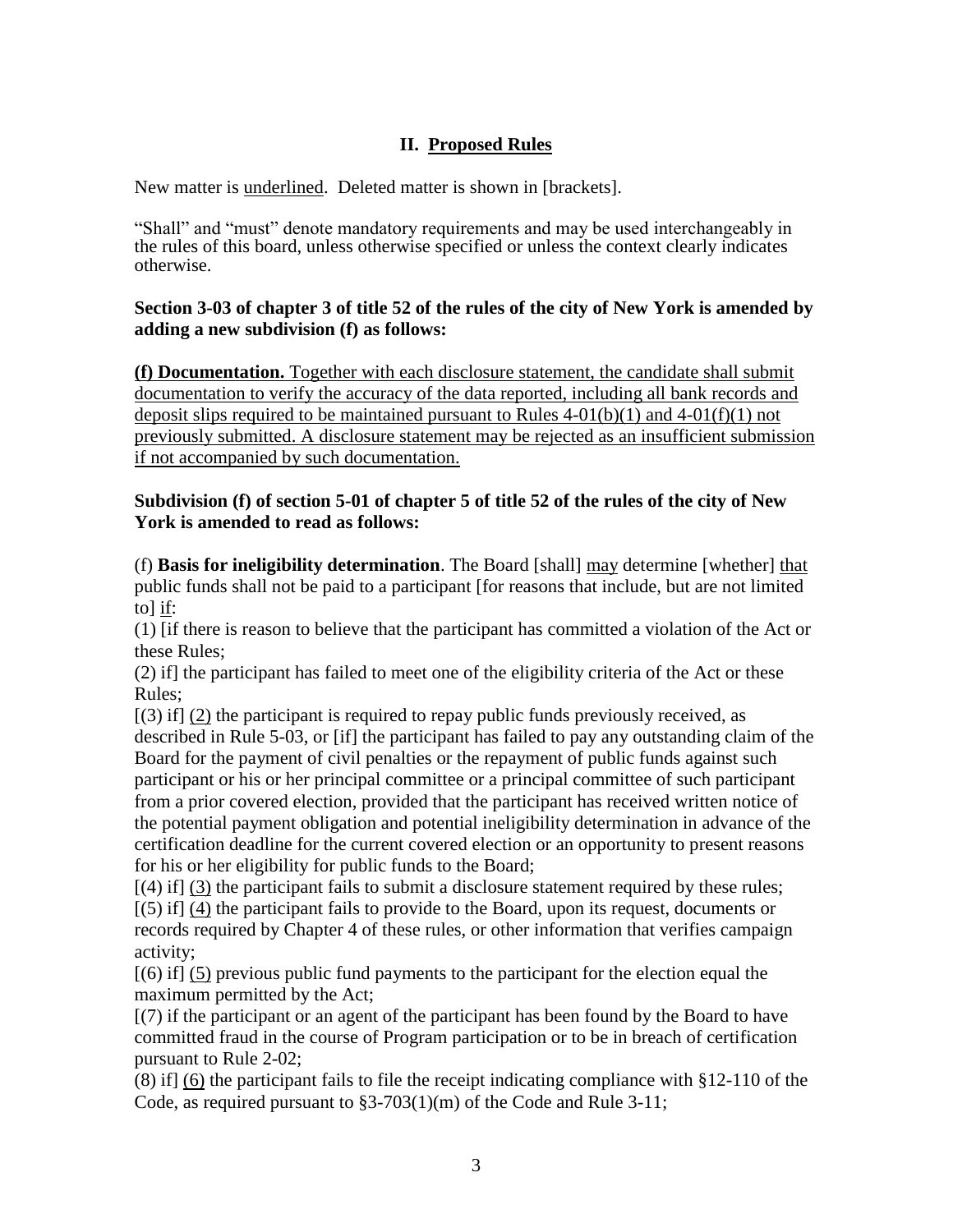[(9) if] (7) the participant endorses or publicly supports his or her opponent for election pursuant to §3-705(9) of the Code; [or

(10) if] (8) the participant loses in the primary election but remains on the ballot for the general election and fails to certify to the Board, as required by §3-705(10) of the Code, that he or she will actively campaign for office in the general election, or [if] the participant certifies to the Board that he or she will actively campaign for office in the general election but thereafter fails to engage in campaign activity that shall include but not be limited to, raising and spending funds, seeking endorsements, and broadly soliciting votes[.];

(9) there is reason to believe that the participant or an agent of the participant has committed a violation of the Act or these Rules;

(10) the participant or an agent of the participant has been found by the Board to have committed fraud in the course of Program participation or to be in breach of certification pursuant to Rule 2-02; or

(11) there is reason to believe that the participant or an agent of the participant has engaged in conduct detrimental to the Program that is in violation of any other applicable law.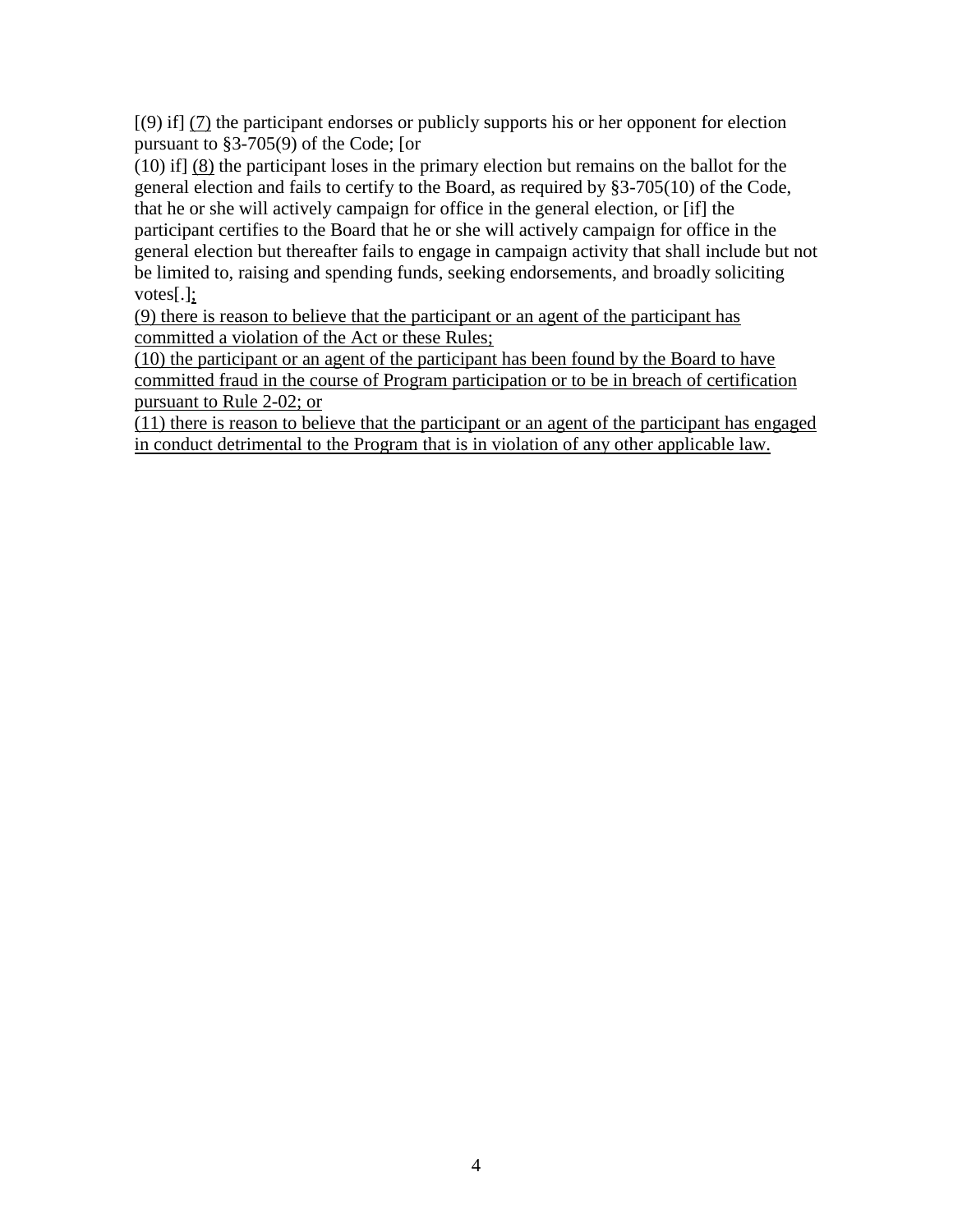# **NEW YORK CITY LAW DEPARTMENT DIVISION OF LEGAL COUNSEL 100 CHURCH STREET NEW YORK, NY 10007 212-356-4028**

# **CERTIFICATION PURSUANT TO**

## **CHARTER §1043(d)**

**RULE TITLE:** Amendment of eligibility requirements and disclosure statement rules

**REFERENCE NUMBER:** 2015 RG 061

**RULEMAKING AGENCY: Campaign Finance Board** 

I certify that this office has reviewed the above-referenced proposed rule as required by section 1043(d) of the New York City Charter, and that the above-referenced proposed rule:

- (i) is drafted so as to accomplish the purpose of the authorizing provisions of law;
- (ii) is not in conflict with other applicable rules;
- (iii) to the extent practicable and appropriate, is narrowly drawn to achieve its stated purpose; and
- (iv) to the extent practicable and appropriate, contains a statement of basis and purpose that provides a clear explanation of the rule and the requirements imposed by the rule.

/s/ STEVEN GOULDEN Date: May 28, 2015 Acting Corporation Counsel